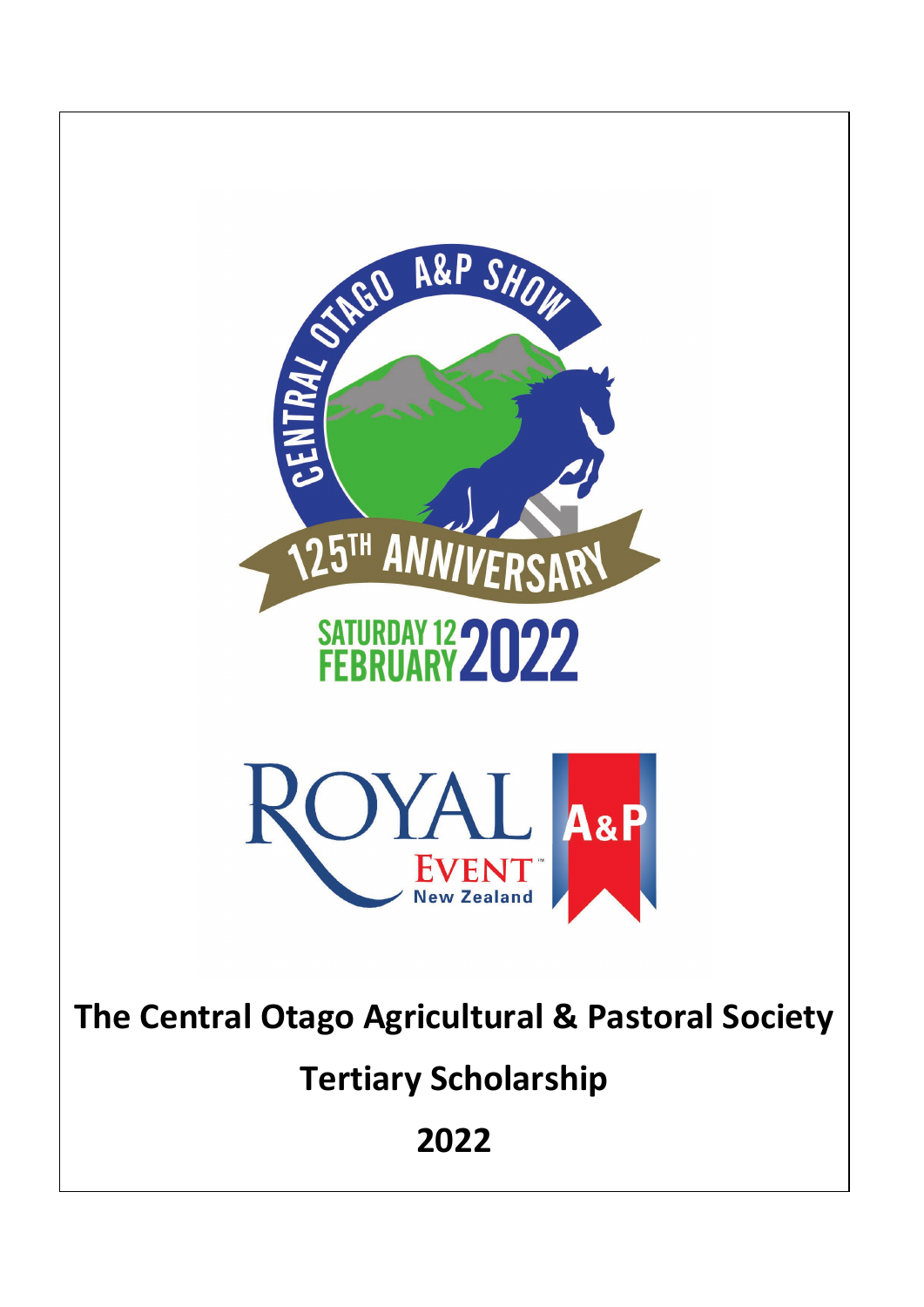# **Scholarship**

The Central Otago A&P Society invites you to apply for the Central Otago A&P Tertiary Scholarship 2022.

This scholarship aims to assist a student enrolled in a registered full-time programme related to the primary industries, or other related beneficial study.

The Central Otago A&P Scholarship recipient will receive \$2000 payable towards their course costs.

#### **Criteria:**

The recipient will be from the Central Otago region (Alexandra, Omakau, Roxburgh, Ranfurly). We seek talented young people to support, in their tertiary education and diversity of learning.

The criteria of selection will be based on leadership potential, academic merit, personal qualities and commitment. The individual must be enrolled in a registered full-time programme related to the primary industries and must be between the ages of 18-25 years.

It is the intention of the Central Otago A&P Society Committee that the scholarship recipient will ultimately be supportive, volunteer, participate and pass on the benefits of their learning to the Central Otago A&P Society and our shows in the future.

### **An Application form is attached.**

Please complete the following details and attach required documentation with your application. All applications must be received by the Central Otago A&P Society Committee by 15<sup>th</sup> October 2021, via email. All sections must be completed (incomplete applications will not be accepted). Please email your application to [centralotago.secretary@gmail.com](mailto:centralotago.secretary@gmail.com)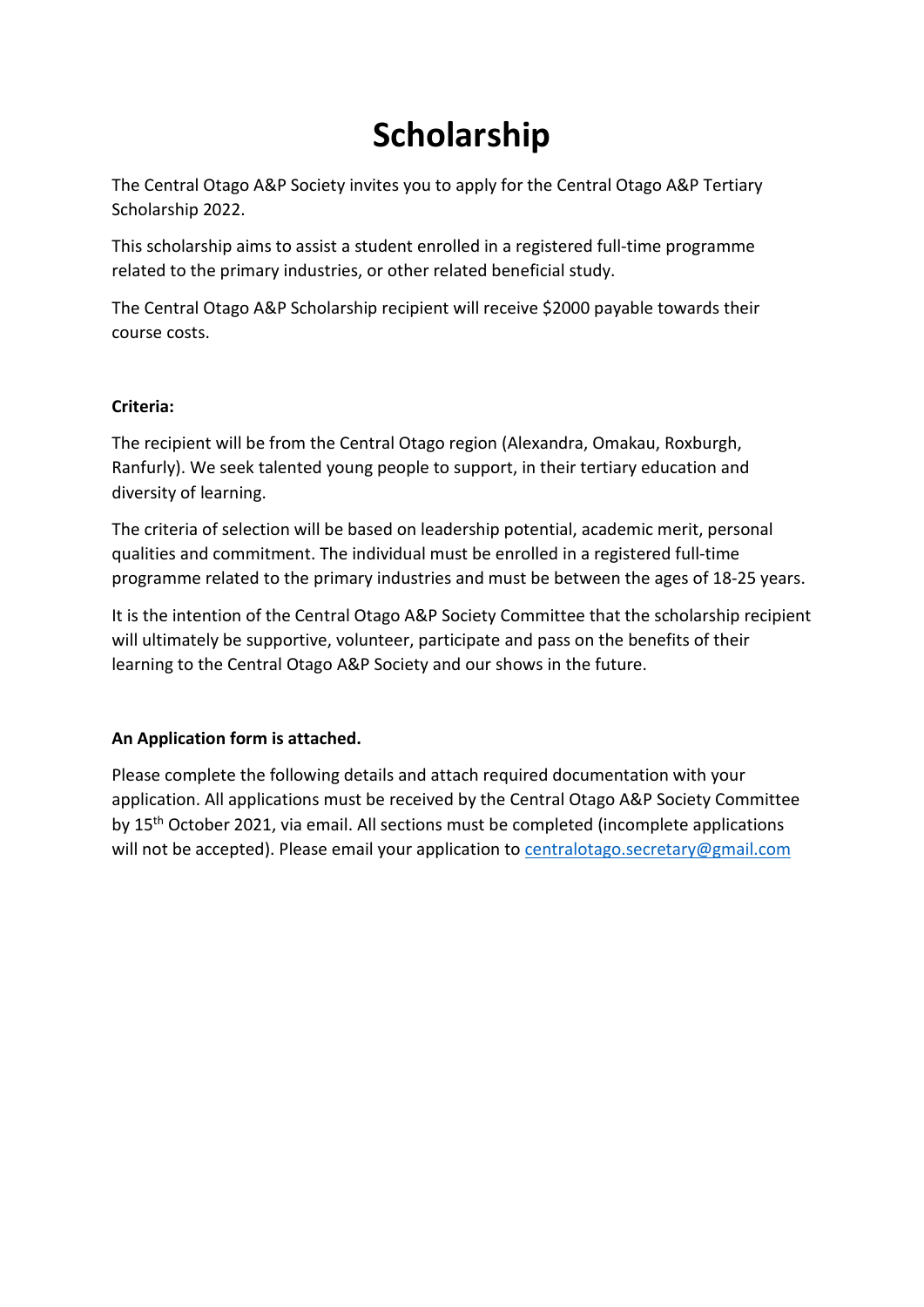## **Central Otago Agricultural & Pastoral Society Scholarship**

Application is made for the "Central Otago Agricultural & Pastoral Society Scholarship"

I understand that such Scholarship is available on the terms and conditions set out on the attached form:

| <b>ADDRESS</b>                                                                                                                                             |
|------------------------------------------------------------------------------------------------------------------------------------------------------------|
| <u> 1989 - Jan James James James James James James James James James James James James James James James James J</u>                                       |
|                                                                                                                                                            |
|                                                                                                                                                            |
|                                                                                                                                                            |
|                                                                                                                                                            |
|                                                                                                                                                            |
|                                                                                                                                                            |
|                                                                                                                                                            |
| From year____________ to year__________Highest Qualification____________________                                                                           |
| ACADEMIC ACHIEVMENTS (Please list any academic achievements and dates)<br>,我们也不会有什么。""我们的人,我们也不会有什么?""我们的人,我们也不会有什么?""我们的人,我们也不会有什么?""我们的人,我们也不会有什么?""我们的人 |
| WORK EXPERIENCE (Please list any relevant work experience and applicable dates)                                                                            |
| <b>CENTRAL OTAGO A&amp;P SHOW EXPERIENCE OR INVOLVEMENT</b>                                                                                                |
|                                                                                                                                                            |

**\_\_\_\_\_\_\_\_\_\_\_\_\_\_\_\_\_\_\_\_\_\_\_\_\_\_\_\_\_\_\_\_\_\_\_\_\_\_\_\_\_\_\_\_\_\_\_\_\_\_\_\_\_\_\_\_\_\_\_\_\_\_\_\_\_\_\_\_\_\_\_\_\_**